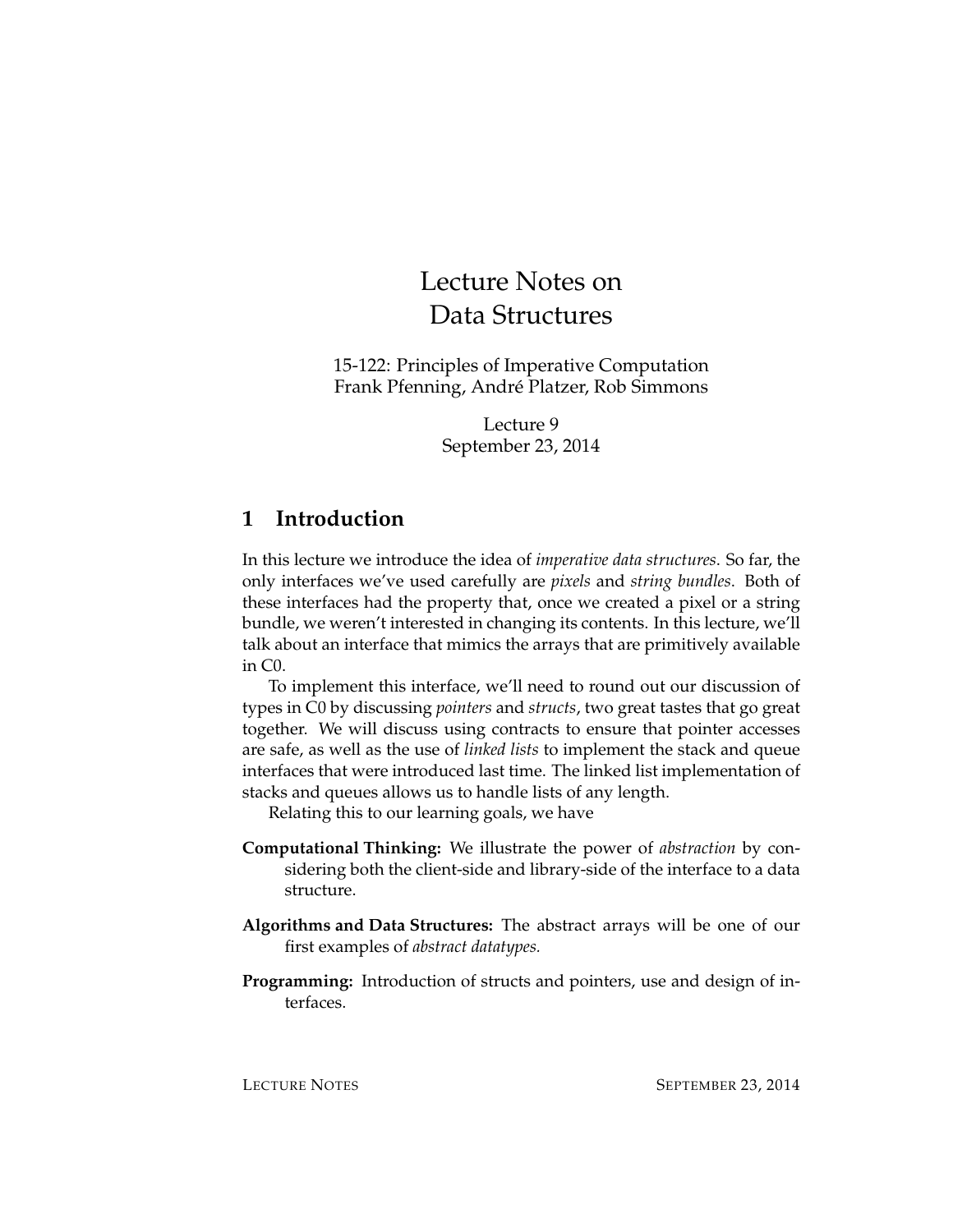## **2 Structs**

So far in this course, we've worked with five different C0 types – int, bool, char, string, and arrays  $t[]$  (there is a array type  $t[]$  for every type  $t$ ). The character, string, Boolean, and integer values that we manipulate, store locally, and pass to functions are just the values themselves; the picture we work with looks like this:



When we consider arrays, the things we store in assignable variables or pass to functions are *addresses*, references to the place where the data stored in the array can be accessed. An array allows us to store and access some number of values of the same type (which we reference as A[0], A[1], and so on.

The next data structure we will consider is the *struct*. A *struct* can be used to aggregate together different types of data, which helps us to create data structures. In contrast, an array is an aggregate of elements of the *same* type.

Structs must be explicitly declared in order to define their "shape". For example, if we think of an image, we want to store an array of pixels alongside the width and height of the image, and a struct allows us to do that:

```
typedef int pixel;
struct img_header {
 pixel[] data;
  int width;
  int height;
};
```
Here data, width, and height are *fields* of the struct. The declaration expresses that every image has an array of *data* as well as a *width* and a height. This description is incomplete, as there are some missing consistency checks – we would expect the length of  $data$  to be equal to the  $width$ times the *height*, for instance, but we can capture such properties in a separate data structure invariant.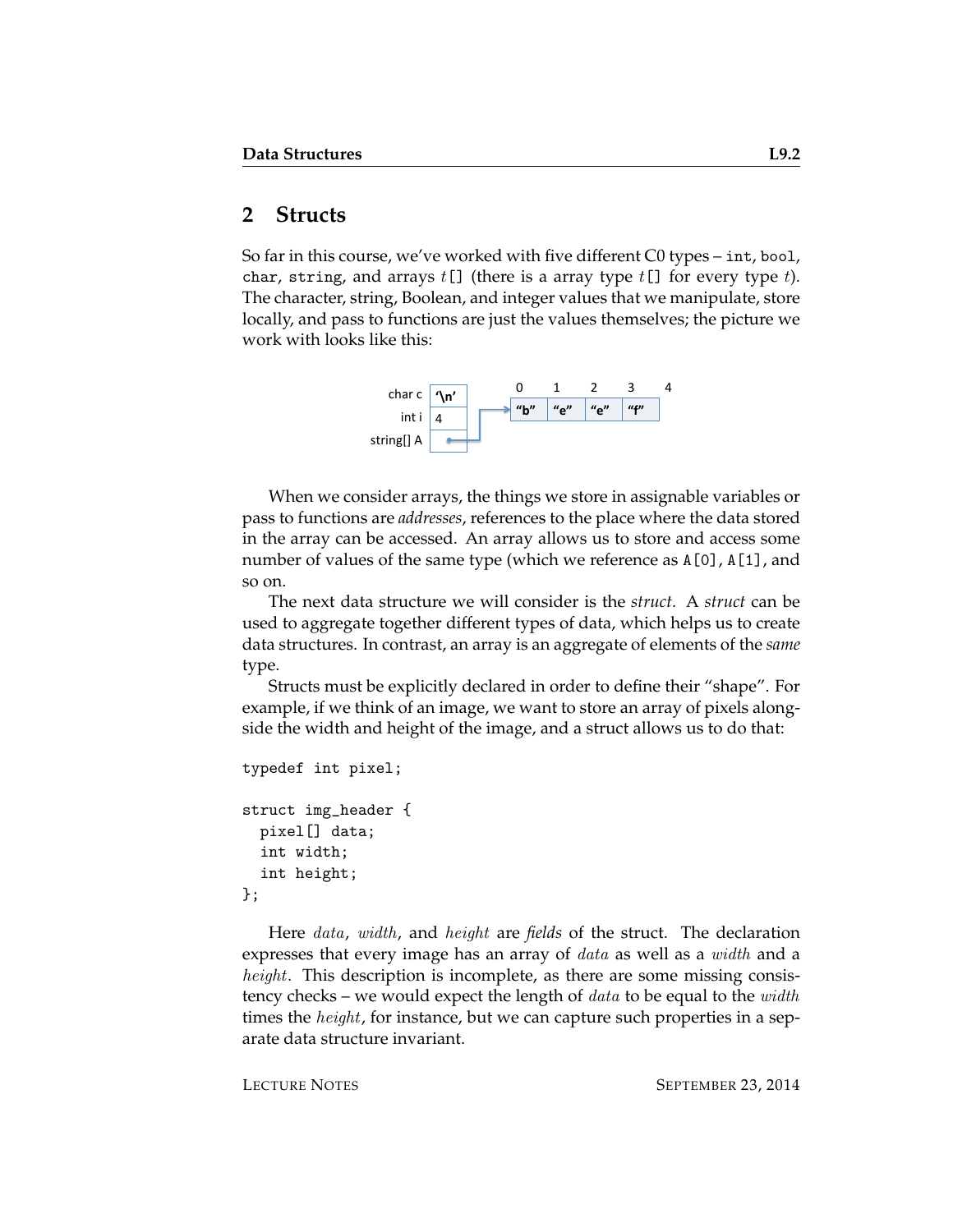Structs do not necessarily fit into a machine word because they can have arbitrarily many components, so they must be allocated on the heap (in memory, just like arrays). This is true even if they happen to be small enough to fit into a word (in order to maintain a uniform and simple language implementation).

```
% coin structdemo.c0
C0 interpreter (coin) 0.3.2 'Nickel'
Type '#help' for help or '#quit' to exit.
--> struct img_header IMG;
<stdio>:1.1-1.22:error:type struct img_header not small
[Hint: cannot pass or store structs in variables directly; use
pointers]
```
How, then, do we manipulate structs? We use the same solution as for arrays: we manipulate them via their address in memory. Instead of alloc\_array we call alloc which returns a *pointer* to the struct that has been allocated in memory. Let's look at an example in coin.

```
--> struct img_header* IMG = alloc(struct img_header);
IMG is 0xFFAFFF20 (struct img_header*)
```
We can access the fields of a struct, for reading or writing, through the notation  $p\rightarrow f$  where p is a pointer to a struct, and f is the name of a field in that struct. Continuing above, let's see what the default values are in the allocated memory.

```
--> IMG->data;
(default empty int[] with 0 elements)
--> IMG->width;
0 (int)
--> IMG->height;
0 (int)
```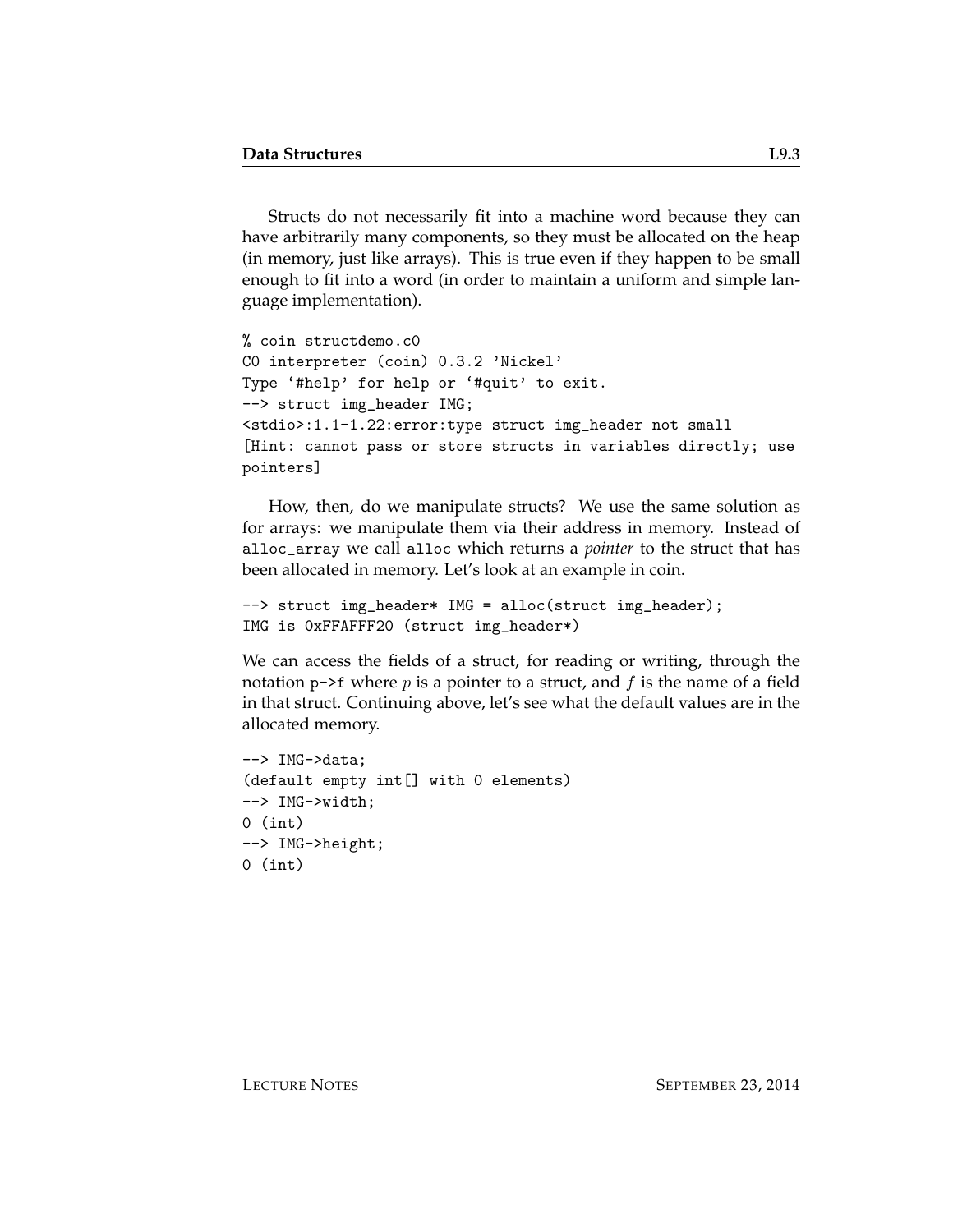We can write to the fields of a struct by using the arrow notation on the left-hand side of an assignment.

```
--> IMG->data = alloc_array(pixel, 2);
IMG->data is 0xFFAFC130 (int[] with 2 elements)
\leftarrow > IMG\rightarrowwidth = 1;
IMG->width is 1 (int)
\leftarrow > (*IMG).height = 2;
(*(IMG)).height is 2 (int)
--> IMG->data[0] = 0xFF00FF00;
IMG->data[0] is -16711936 (int)
--> IMG->data[1] = 0xFFFF0000;
IMG->data[1] is -65536 (int)
```
The notation  $(*p)$ . f is a longer form of  $p\rightarrow f$ . First,  $*p$  follows the pointer to arrive at the struct in memory, then .f selects the field f. We will rarely use this dot-notation  $(*p)$ . f in this course, preferring the arrownotation p->f.

An updated picture of memory, taking into account the initialization above, looks like this:

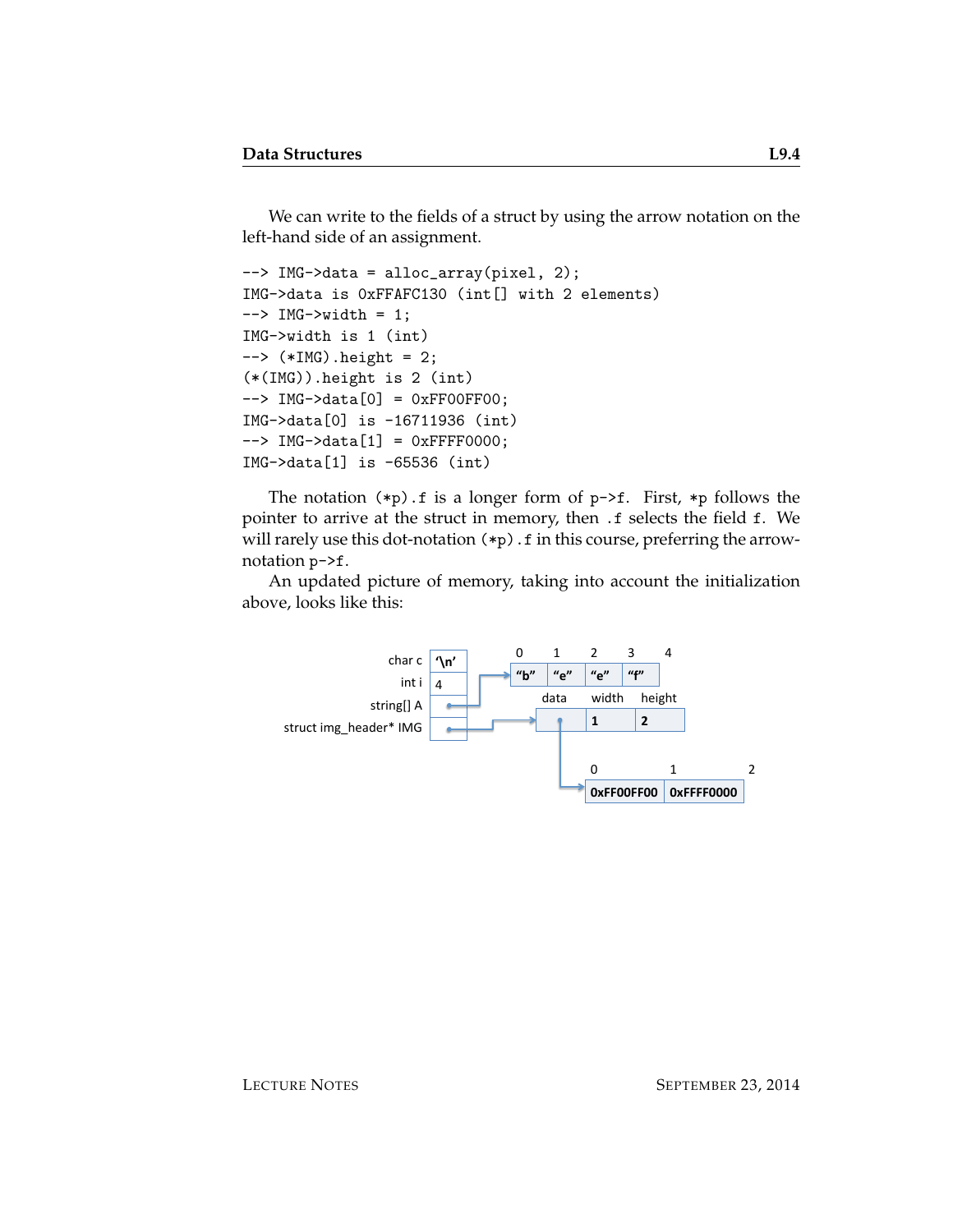## **3 Pointers**

As we have seen in the previous section, a pointer is needed to refer to a struct that has been allocated on the heap. In can also be used more generally to refer to an element of arbitrary type that has been allocated on the heap. For example:

```
\rightarrow int* ptr1 = alloc(int);
ptr1 is 0xFFAFC120 (int*)
\leftarrow *ptr1 = 16;
*(ptr1) is 16 (int)
--> *ptr1;
16 (int)
```
In this case we refer to the value using the notation \*p, either to read (when we use it inside an expression) or to write (if we use it on the left-hand side of an assignment).

So we would be tempted to say that a pointer value is simply an address. But this story, which was correct for arrays, is not quite correct for pointers. There is also a special value NULL. Its main feature is that NULL is not a valid address, so we cannot dereference it to obtain stored data. For example:

```
\leftarrow > int* ptr2 = NULL;
ptr2 is NULL (int*)
--> *ptr2;
Error: null pointer was accessed
Last position: <stdio>:1.1-1.3
```
Graphically, NULL is sometimes represented with the ground symbol, so we can represent our updated setting like this:

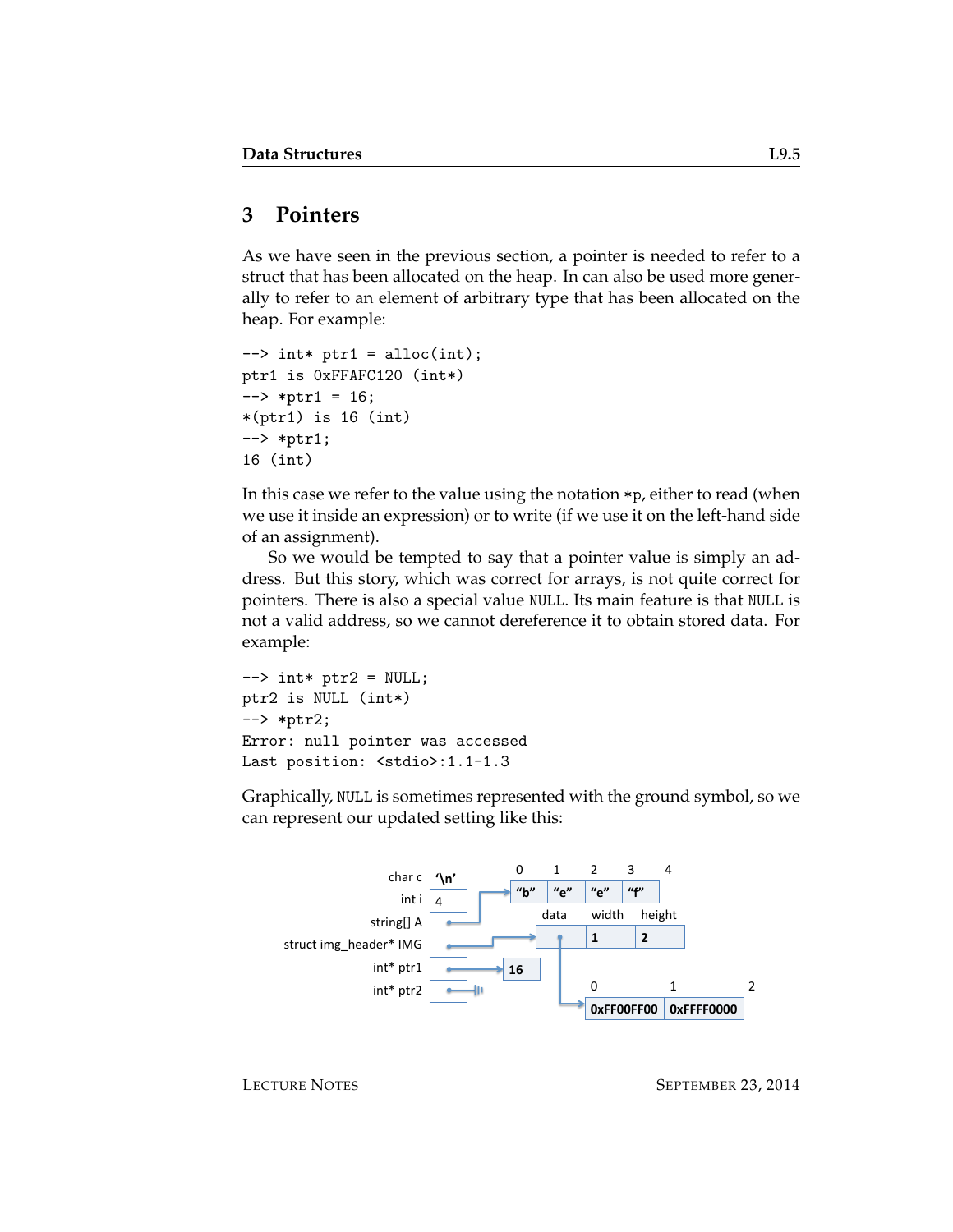To rephrase, we say that a pointer value is an address, of which there are two kinds. A valid address is one that has been allocated explicitly with alloc, while NULL is an invalid address. In C, there are opportunities to create many other invalid addresses, as we will discuss in another lecture.

Attempting to dereference the null pointer is a safety violation in the same class as trying to access an array with an out-of-bounds index. In C0, you will reliably get an error message, but in C the result is undefined and will not necessarily lead to an error. Therefore:

*Whenever you dereference a pointer* p*, either as* \*p *or* p->f*, you must have a reason to know that* p *cannot be* NULL*.*

In many cases this may require function preconditions or loop invariants, just as for array accesses.

#### **4 Creating an interface**

For roughly the next ten lectures – almost until the second midterm – the lectures for this class will focus on building, analyzing, and using different data structures. When we're thinking about implementing data structures, we will almost always use pointers to structs as the core of our implementation.

We've also seen two kinds of interfaces in our programming assignment: the pixels interface in the early programming assignments, and the string bundle interface in the DosLingos programming assignment. For this lecture, we will work through an intellectual exercise: what if C0 did not provide arrays (we'll limit ourselves to arrays of strings) as a primitive type in C0? If we wanted to use something like strings, we'd have to introduce them from scratch as an abstract type, like pixels or string bundles.

If C0 didn't have built-in, primitive support for arrays, how might we introduce an equivalent type? The primitive operations that C0 provides on string arrays are the ability to create a new array, to get a particular index of an array, and to set a particular index in an array. We could capture these as three functions that act on an abstract type arr:

```
typedef _______ arr;
arr arr_new(int limit); // alloc_array(string, limit)
string arr_get(arr A, int i); // A[i]
void arr_set(arr A, int i, string x); // A[i] = x
```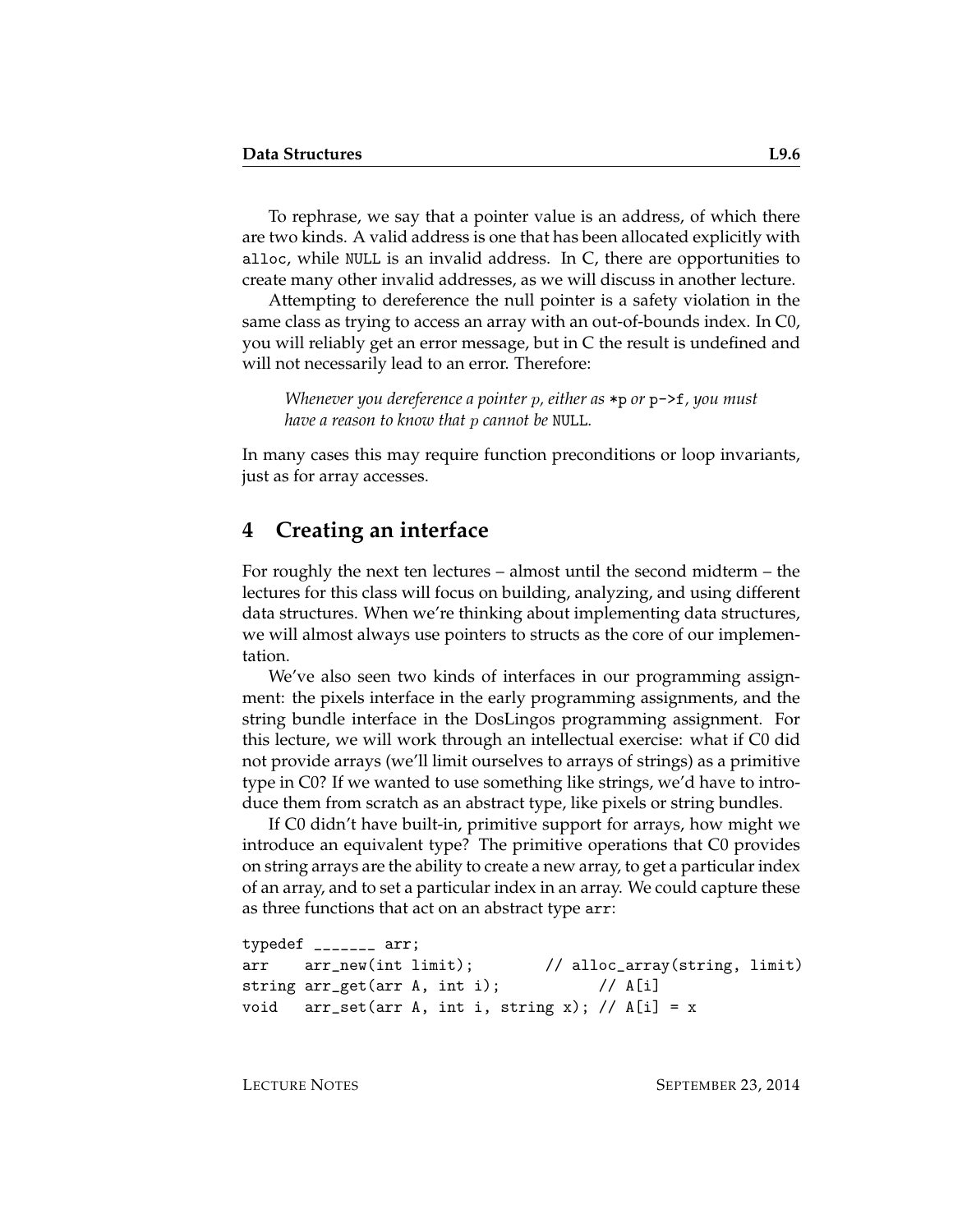But this is not a complete picture! An interface needs to also capture the preconditions necessary for using that abstract type *safely*. For instance, we know that safety of array access requires that we only create non-negativelength arrays and we never try to access a negative element of an array:

```
arr arr_new(int limit) /*@requires limit >= 0 @*/ ;
string arr_get(arr A, int i) /*@requires 0 <= i; @*/ ;
```
This still isn't enough: our contracts need to ensure an upper bound so that we don't access the element at index 100 of a length-12 array. We don't have the primitive \length() method, as those are a primitive for C0 arrays, not our new arr type. So we need an additional function in our interface to get the length, and we'll use that in our contracts:

```
typedef _______ arr;
int arr_len(arr A);
string arr_get(arr A, int i)
  /*@requires 0 \leq i && i < arr_len(A); @*/;
void arr_set(arr A, int i, string x)
  /*@requires 0 \leq i && i < arr_len(A); @*/ ;
arr arr_new(int limit)
  /*@requires limit >= 0 @*/
  /*Qensures arr_length(\result) == limit 0*/;
```
Now the contracts for our array interface match the C0 array primitives, and the contracts match the safety requirements on arrays. One exception is that, while the C0 primitive  $\lambda$  ength $(A)$  is restricted to contracts, we can use the  $arr\_len(arr A)$  function anywhere in our code.<sup>[1](#page-6-0)</sup>

# **5 The Library Perspective**

When we implement the library for arr, we will declare the arr type to be a pointer to a struct arr\_header, which has a limit field to hold the length and a data field to hold the actual array.

<span id="page-6-0"></span><sup>&</sup>lt;sup>1</sup>Thanks to Jamie Crawford for finishing this initally unfinished sentence.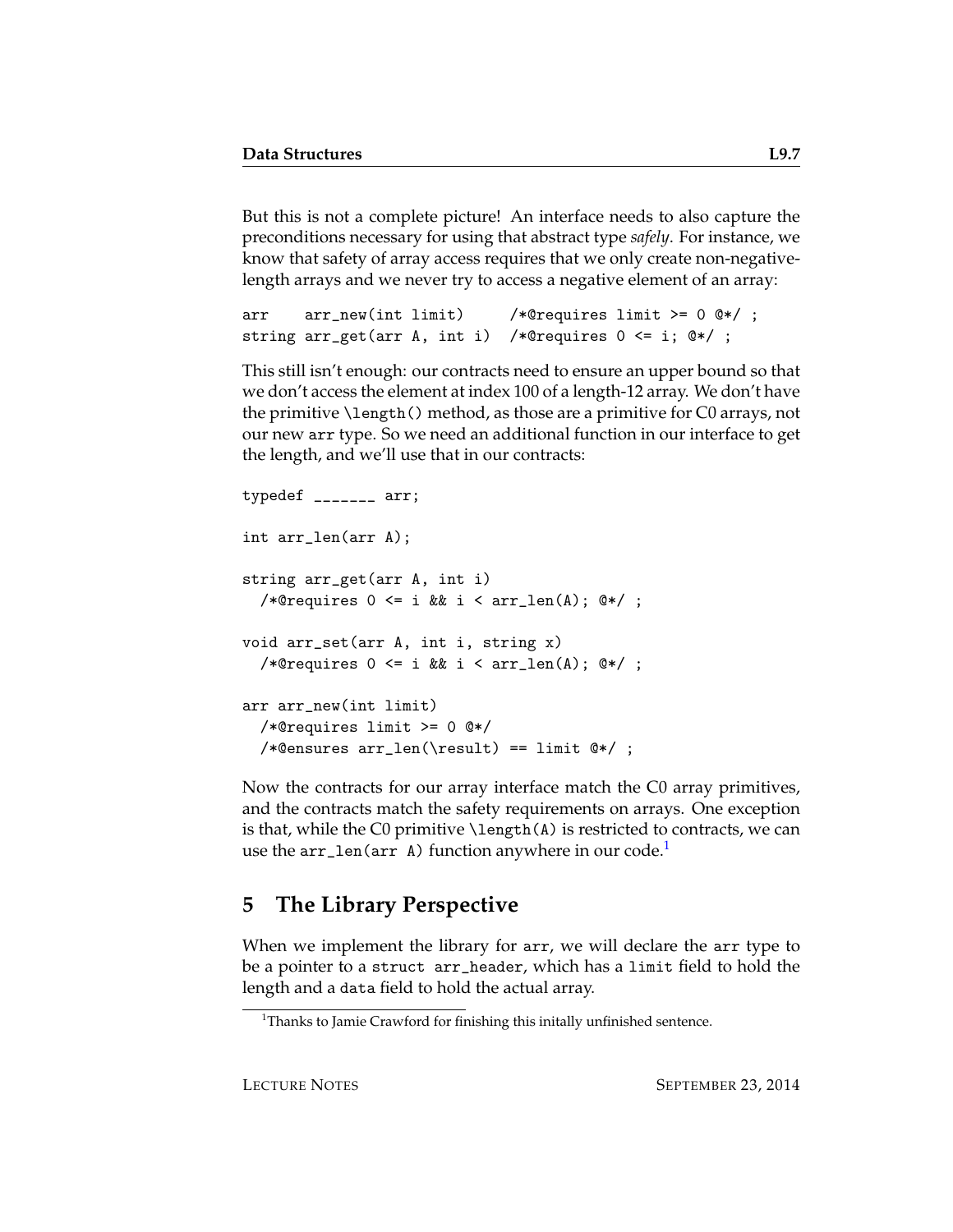```
struct arr_header {
  int limit;
  string[] data;
};
```
Using this knowledge, we can begin to implement the array interface from the library side, though we immediately run into safety issues.

```
int arr_len(arr A) {
  return A->limit;
}
```
How do we know that this dereference of the pointer A is safe? We don't! We could add the precondition  $A$  ! = NULL. But that won't allow us to safely access arr\_get:

```
string arr_get(arr A, int i)
//@requires 0 \leq i & i \leq \arctan(A);
{
  return A->data[i];
}
```
We obviously need to require that  $A$  ! = NULL, but we also need to know that the array access A->data[i] is not accessing the array out-of-bounds! Because the user's precondition was in terms of  $arr\_len(A)$ , it would suffice to know that that function returns the true length. In other words, we need for  $arr_{len}$  to /\*@ensure \result == \length(A->data); \*@/. But how do we know *that* about arr\_len? Again, we don't, unless it's a requirement.

The user, remember, didn't need to know anything about this, because they were ignorant about the internal implementation details of the arr type. As long as the user respects the interface, only creating arrs with arr\_new and only manipulating them with arr\_len, arr\_get, and arr\_set, they should be able to expect that the contracts on the interface are sufficient to ensure safety. But we don't have this luxury from the library perspective: all the functions in the library's implementation are going to depend on all the parts of the data structure making sense with respect to all the other parts. We'll capture this notion in a new kind of invariant, a *data structure invariant*.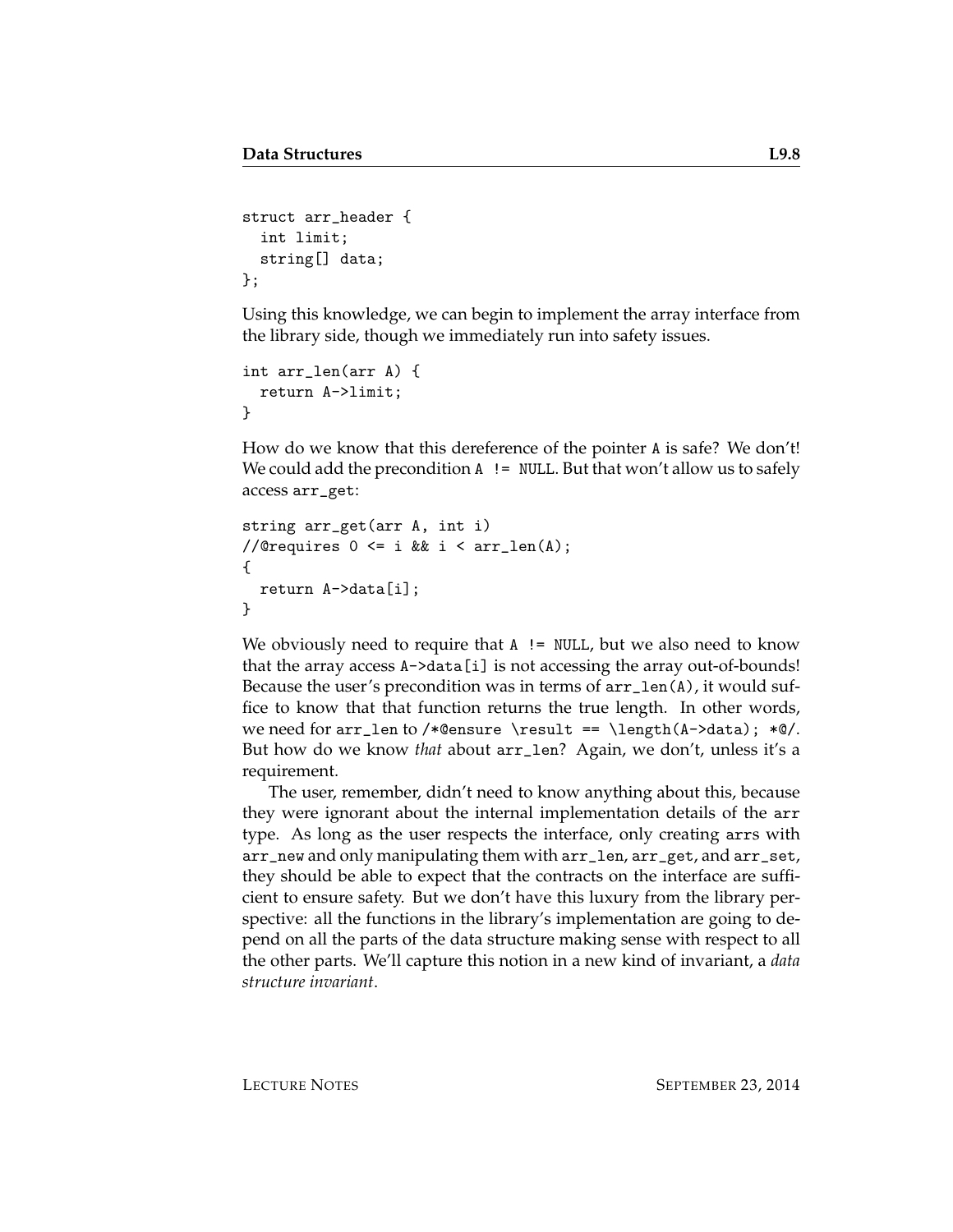### **6 Data Structure Invariants**

We can apply operational reasoning as library designers to say that, because the limit field of an arr is set correctly by arr\_new, it must remain correct throughout all calls to arr\_get and arr\_set. But, as with operational reasoning about loops, this is an error-prone way of thinking about our data structures. Our solution in this case will be to capture what we know about the well-formedness of an array in an invariant; we expect that any arr being handled by the user will satisfy this data structure invariant.

The invariants of arrays are pretty simple: a arr is well-formed if it is a non-NULL pointer to a struct where \length(AH->data) == AH->limit. If we try to turn this into a mathematical statement, we get is\_arr:

```
bool is_arr(struct arr_header* AH) {
  return AH != NULL
    && is_arr_expected_length(AH->data, AH->limit);
}
```
While we would like is\_arr\_expected\_length to be a function that returns true when the given array has the expected length and false otherwise, the restriction of length-checking to contracts makes this impossible to write in C0. In this one case, we'll allow ourselves to write a data structure invariant that might raise an assertion error instead of returning false:

```
bool is_arr_expected_length(string[] A, int length) {
 //Qassert \leq A() == length;return true;
}
```
Whenever possible, however, we prefer data structure invariants that return true or false to data structures that raise assertion failures.

The data structure invariant, then, implies the postcondition of arr\_len, and so the function arr\_get will require the data structure invariant to hold as well, satisfying the precondition of arr\_len.

```
int arr_len(arr A)
//@requires is_arr(A);
//@ensures \result == \length(A->data);
{
  return A->limit;
}
```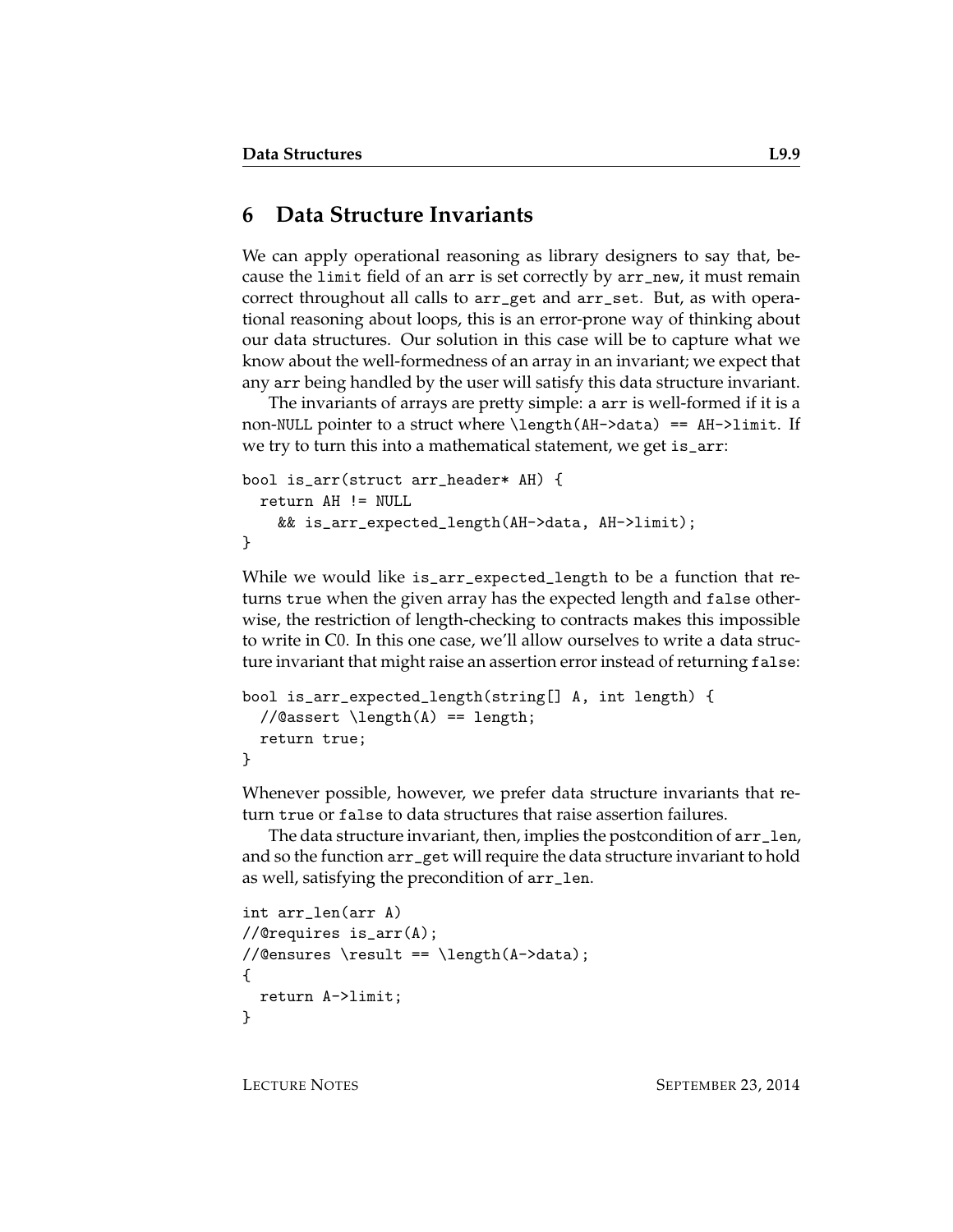```
string arr_get(arr A, int i)
//@requires is_arr(A);
//@requires 0 \leq i & i \leq \arctan(A);
{
 return A->data[i];
}
```